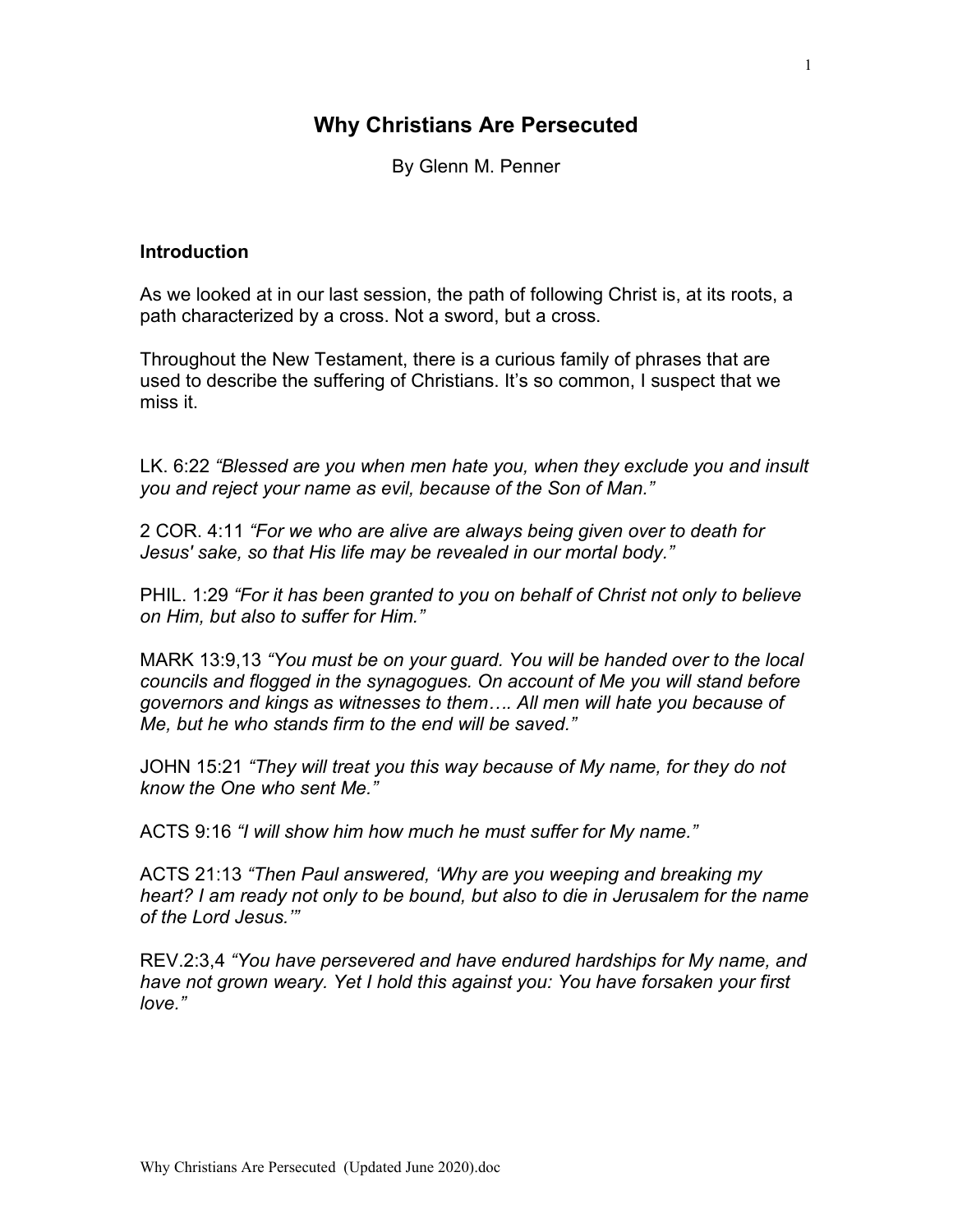These passages imply a suffering for the sake of the cause that Jesus represents, His righteousness (Matt.5:10), His Gospel (Mark 8:35), the Kingdom of God (Luke 18:29; 2 Thess. 1:5).

In Mark 8:35 and 10:29, *"…for My sake"* and *"for the sake of the Gospel"* are set in parallel (also Matt. 5:10,11).

Anyone who suffers for "His sake" thus also falls victim to affliction for reasons similar to why Jesus suffered.

Jesus was not persecuted and brought to the cross for arbitrary reasons, mere misunderstandings, or unfortunate accidents.

Instead, His sufferings resulted logically and inevitably out of the very centre of His message and life. His word and His work led him into suffering, and suffering itself is an inseparable part of His message and work.

In the very same way, we share in His sufferings because we carry out His life and message. Persecution is inevitable. We are sheep among wolves. I find it interesting that in the very call of Paul to ministry, he is told how much he will suffer for the sake of Christ's name (Acts 9:15-16). Rather than seeing persecution as an anomaly, a tragedy, or a misfortune, it is seen in the New Testament as a logical result of following the suffering Christ.

There are various reasons for this, as we will see:

### **Biblical Reasons for Persecution**

### **1. Theological**

John 16:2 "*They will put you out of the synagogue; in fact, a time is coming when anyone who kills you will think he is offering a service to God."*

The very message of Jesus invited persecution from the religious teachers of His day. While He Himself had insisted that He had not come to *destroy* the Law but to *fulfill* it, there was no mistaking that He saw Himself as at least the equal of Moses in the eyes of the religious leaders. His teaching had "authority," meaning that He spoke on His own behalf, instead of teaching – as was common in His day – by relying on rabbinical teaching and authority.

The Sermon on the Mount is a prime example of this.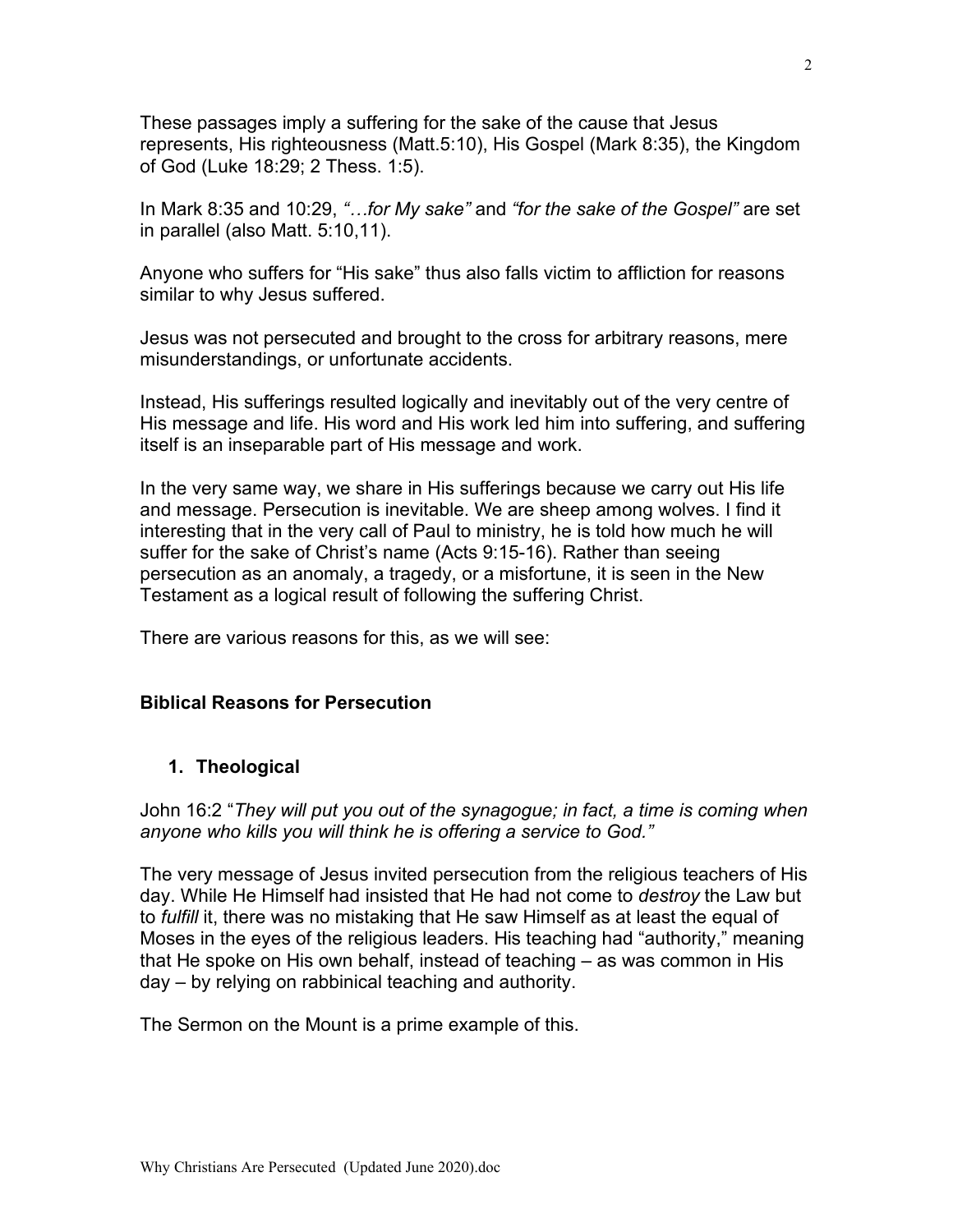Jesus was not above criticizing the theological presuppositions of His day when they were based on tradition rather than on the Word of God (e.g. Sabbath controversies).

He also insisted that He was the Son of God, claiming to possess divine characteristics, which did not go unnoticed, with the response in John 5:18 being the inevitable response: *"Therefore the Jews sought all the more to kill him because he not only violated the Sabbath, but also called God His Father, and thus made Himself equal with God."*

His message of God's unconditional love for all people, regardless of gender or race, also caused a furor. It is worth noting that a Hellenist (a Greek Jew) was the first martyr, and probable that it was this group who were the Christians first targeted for persecution in Acts 8 and driven from Jerusalem.

Stephen, who was arrested on charges on blasphemy, had been killed because his teaching enraged their theological sensitivities. Saul of Tarsus (who later became the Apostle Paul) was entirely motivated by theological reasons to persecute the church. He saw Christianity and the teachings of Jesus as a direct threat to the pillars of Judaism. And later, after he became a follower of Jesus, he himself was persecuted because he taught that the observance of the Law was not necessary to gain acceptance with God.

The Apostle Paul was arrested in Jerusalem on the suspicion that he had slipped Gentiles into the temple. His teaching on the unity of the church (Jew & Gentile) enraged the Jews of his day, who believed that only by becoming a Jew could someone become part of the family of God. Paul was adamant in his rejection of this theological presupposition, and was tortured and imprisoned for it, as is evident in Acts 22:19-22 when he shared of his call to ministry:

*"'Lord,' I replied, 'these men know that I went from one synagogue to another to imprison and beat those who believe in You. And when the blood of your martyr\* Stephen was shed, I stood there giving my approval and guarding the clothes of those who were killing him.'*

*"Then the Lord said to me, 'Go; I will send you far away to the Gentiles.'*

*"The crowd listened to Paul until he said this. Then they raised their voices and shouted, 'Rid the earth of him! He's not fit to live!'"*

It is almost certain to me that the book of Hebrews was written to Christians who were undergoing persecution primarily for theological reasons, for their encouragement to stand firm was solely theological. They were tempted to give up their faith and return to their former Jewish ordinances. Instead, the author encourages them to stand firm in their faith and commitment to Christ and the sufficiency of His once-for-all sacrifice.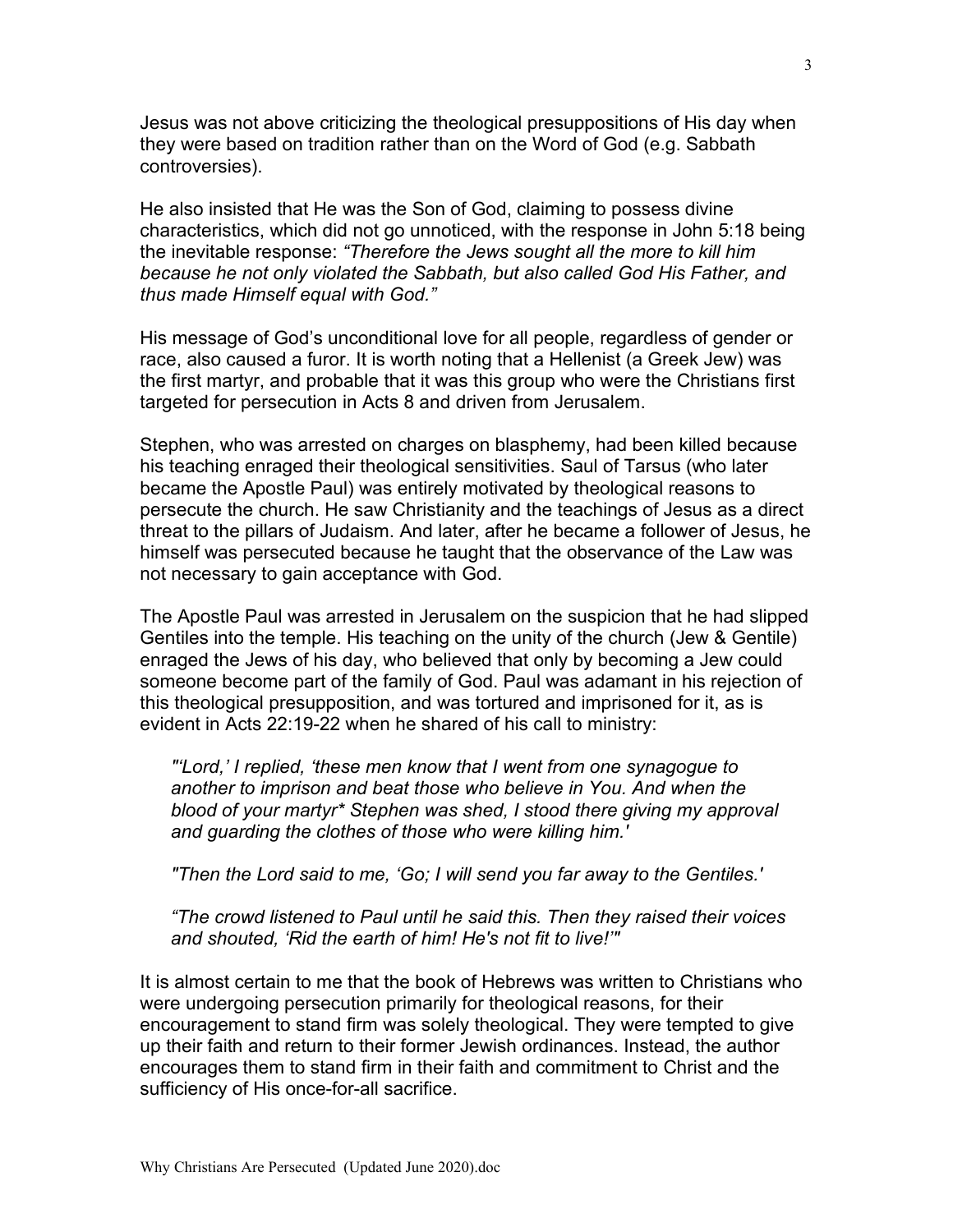Theology matters. To this day, Christians are persecuted throughout the world for their beliefs.

- Our insistence that salvation cannot be found in any other name marks us out as being "intolerant."
- The acceptance of all people regardless of social standing, gender or race makes Christians targets of attacks in India by Hindu radicals who believe that we are disturbing the natural order of things by accepting "untouchables."
- Militant Muslim families sometimes kill their own children who become Christians, and their reason is strictly theological. According to Islamic teaching, apostates are to be killed in order to stop the spread of their blasphemy. And when they attack Christians, they are not deemed responsible; they believe that the demon inside each of the Christians incites people to attack them.

## **2. Political**

Of course, Jesus was not crucified by the Jews but by the Romans, and it is not accidental *The Apostles' Creed* states that Jesus "suffered under Pontius Pilate." He was crucified for political reasons (admittedly trumped up), but the charge of sedition, or stirring up trouble, and disturbing the peace is one that Christians continue to be accused of today.

Jesus knew that His disciples would run into trouble with political authorities (cf. Mark 13:9; Matt.10:17-18). One of the things worth noting is that for the early church, just like Jesus, theological reasons often start persecution, but political reasons are needed to sustain it (Acts 17:5-7; 18:12ff).

By and large, Scripture views civil authority not primarily as a threat but a Godordained restraint on evil. Thus we have words like Judges 21:25, *"In those days, Israel had no king, everyone did what was right in his own eyes"* which is repeated throughout the book to describe the chaotic and increasingly lawless period of the judges. The Bible has no place for the romantic view that the source of all evil is civil authority or that individuals on their own can solve society's problems.

This is why, in Romans 13:1-5, Paul can trace the hand of God in the government of his day. The Christian is to be a law-abiding citizen because behind the government is the authority of God. Yet, the Bible also has no illusions that the government will always act in a God-honouring fashion. It is made up of people and people are fallen. Early in the church's history, the church had to make the choice as to whether it would obey a governmental degree that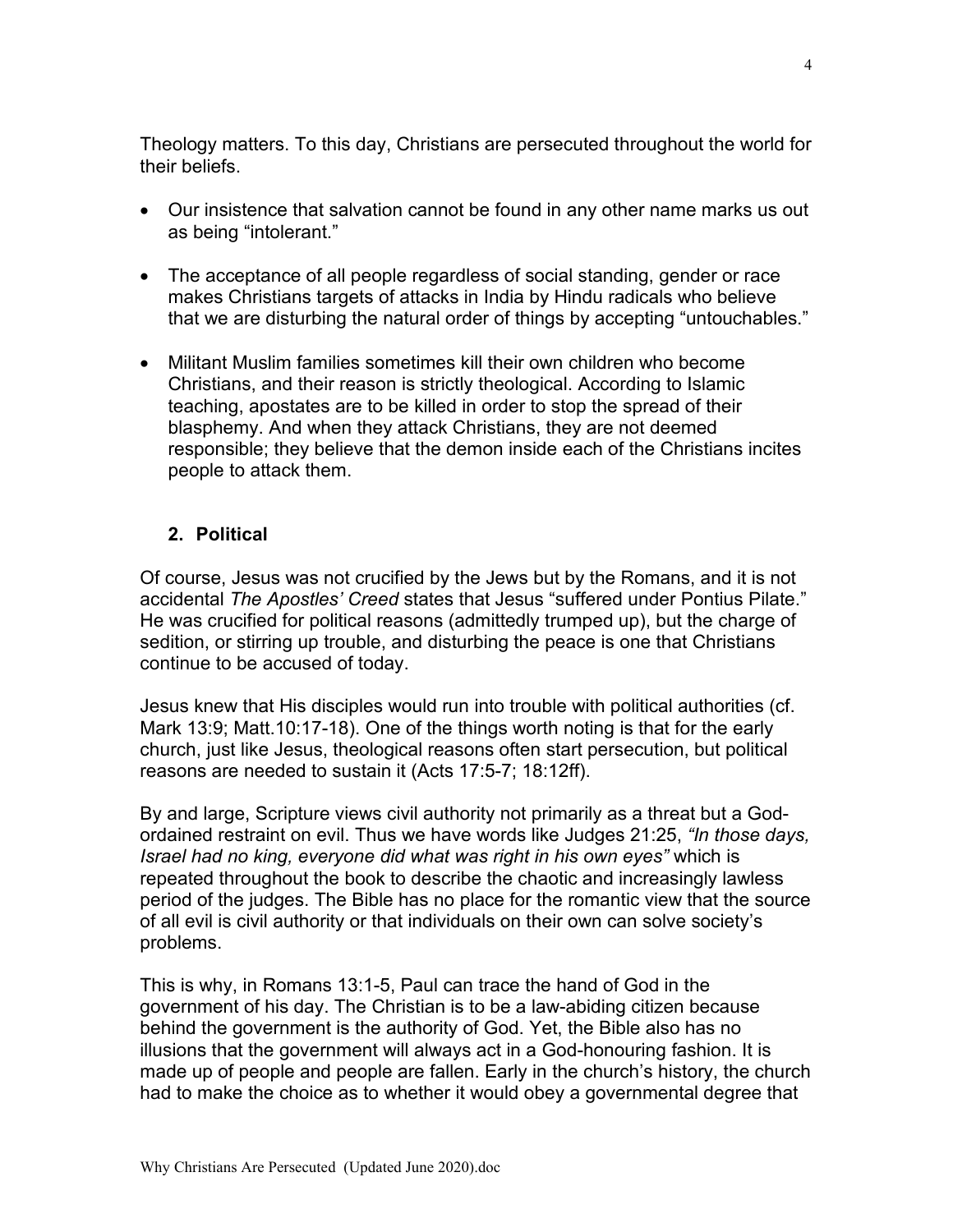violated Biblical absolutes. When told to stop preaching about Jesus, the disciples replied, *"We must obey God rather than man"* (Acts 5:29). The relationship between the government and God is thus:



In his first epistle, Peter tells slaves how to live under a system that was intrinsically dehumanizing. Certainly the first-century church held no romantic notions about the integrity of the state. They had seen what it had done to their Master. And by the end of the century, they had experienced enough outbreaks of persecution by local magistrates that the state could be described most unfavorably in the book of Revelation: it is a whore, a beast, when it claimed an allegiance that rightfully belonged to God alone.

Therefore, while the Bible insists that both ideally and in practice the state restrains wickedness, it fully recognizes that the state can also be the perpetrator of wickedness. It means that the state can protect us from suffering, but it can also be the cause of it. In other words, it is assumed in Scripture that the sword of the state only affects those who do wrong, yet the actual experience of God's people also points in another direction, as we see in Acts 12:1-2, when James was beheaded by Herod.

It is with the book of Revelation that we see real conflict arising between the church and the state which would bloom into intense persecution for political reasons. The book was composed during the reign of Domitian (AD 81-96), when the Christian faith collided with the Roman imperium and its cult of the emperor. Domitian claimed that he was "lord and god," and thus was to be venerated as such. The veneration of the emperor became the official state religion, bringing unity to the empire ideologically and religiously.

Ancient Rome was incredibly pluralistic; a person could worship whoever or whatever, or nothing at all, if they so wished. Yet the imperial cult became the one thing that brought unity to this diversity. The state, through the emperor, demanded primary loyalty. Loyal citizens were expected to declare their allegiance and offer sacrifices to the emperor as a sign of their loyalty. The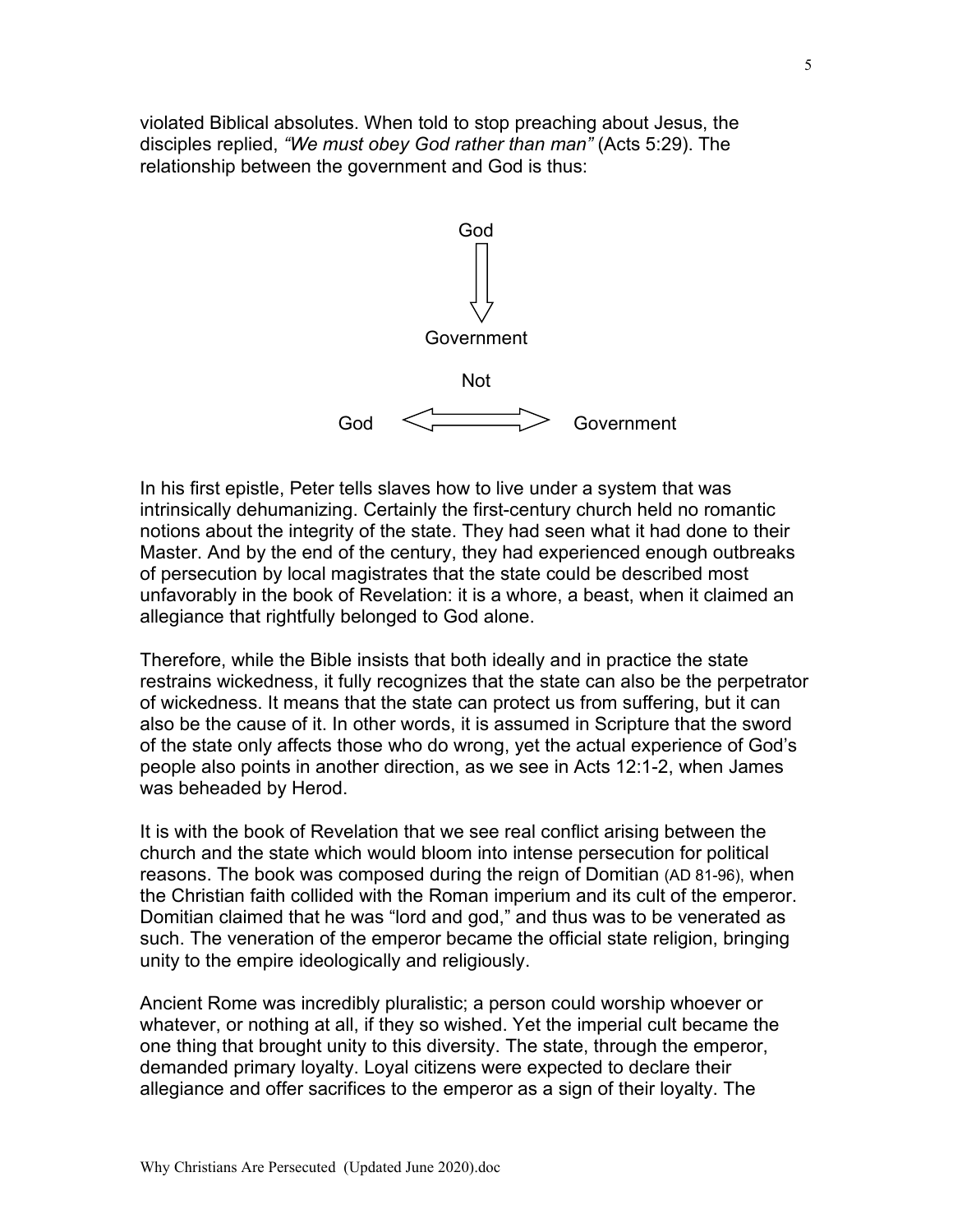emperor was lord and god, above all else, and the source of all Rome's power and strength. He brought unity to the cultural and religious diversity that was ancient Rome. He was Rome, and all loyal subjects were expected to acknowledge this and worship him accordingly.

Christians, of course, could not abide by this, and thus were viewed upon as rebels by the Roman authorities and society at large. They were viewed as traitors, disloyal to the state. Make no mistake; the Romans did not persecute the early church because the Christians believed in Jesus. Anyone could believe in whatever he or she wished. The early Christians were persecuted because they were perceived to be rebels, refusing to acknowledge any other authority as equal or superior to God. The confession that Jesus was Lord became a direct challenge to the sovereignty of Caesar and, ultimately, to the Roman state. To have members of their society declare ultimate allegiance to another king was unacceptable to the Roman authorities, who insisted that Rome must be made preeminent.

To this day, Christians continue to suffer persecution because they are perceived as a threat to national security or national stability. Communist countries particularly find it difficult to accept a group of people who will not give unconditional allegiance to the interests of the state or the party. The believers' demonstration of loyalty to each other and another society (Christianity) will inevitably threaten those opposing them who insist on receiving a level of loyalty only belonging to God.

#### **3. Economic**

In the New Testament, we also see evidence of Christians who were being persecuted because they had an adverse effect on the economy.

\*Can any one think of an example where Christians ruined the economic wellbeing of a society and thus incurred the wrath of those around them?

Acts 16:16ff. This is actually the first recorded persecution of Christians by pagans.

Acts 19:23-41 (cf. 20:17 This is where he calls the elder to him, rather than venturing into the city itself.)

The persecution of Christians in India can sometimes be traced back to economic reasons, as can the persecution of Christian leaders by local mafia bosses or terrorist groups who see the spread of Christianity as a threat to the economic climate that benefits them.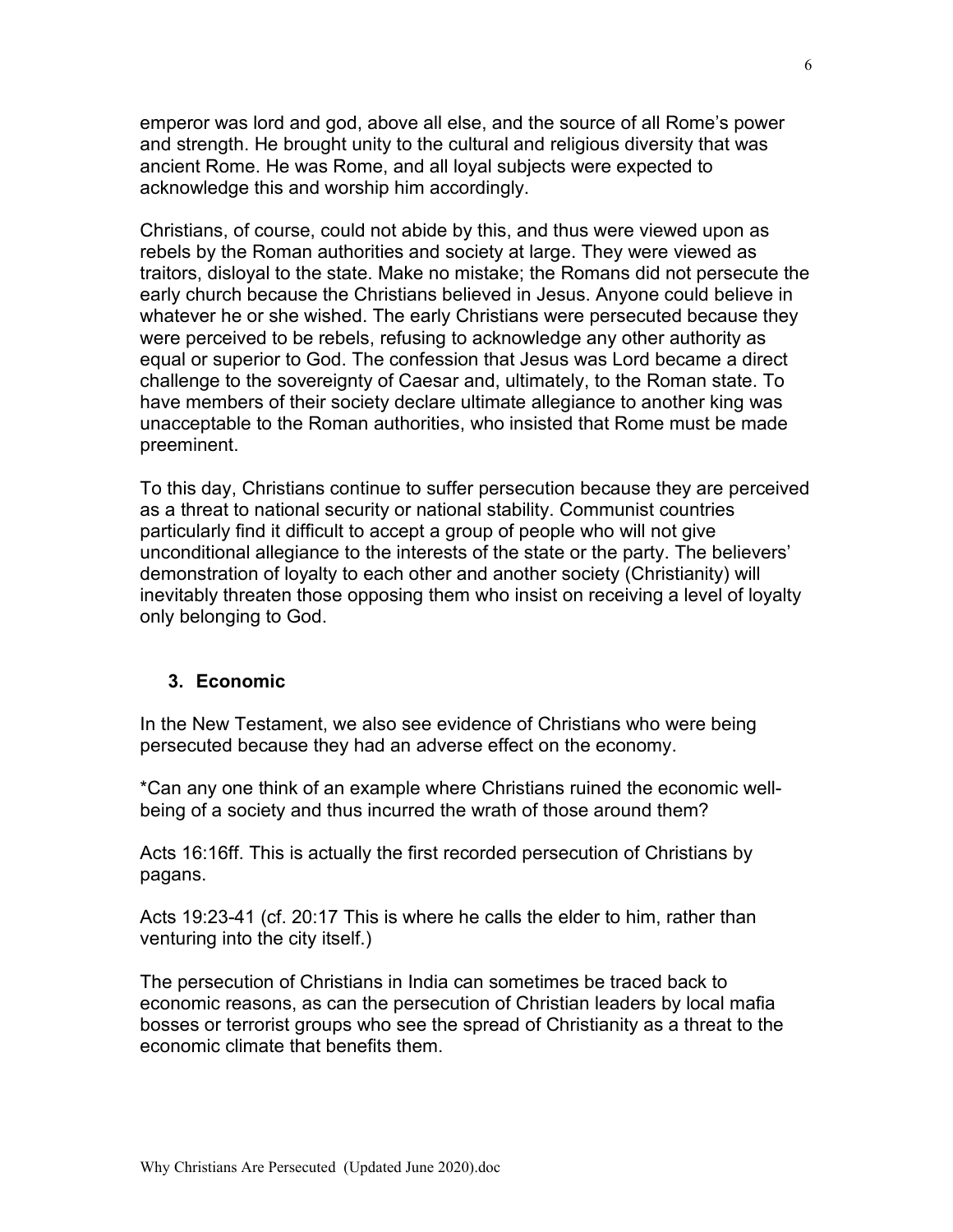#### **4. Social**

Still another cause of Christian persecution is the perception that Christians are different from the world (or the rest of society). Societies rarely welcome those who are perceived to be different.

Jesus pointed out that those who became His followers would even find resistance from members of their own households (Matt.10:36; Mark 13:12-13).

The Gospel of John is most clear about the animosity that would arise between the world and the followers of the very One whom the world resisted (John 1:11; 15:18-20). Because the disciples are no longer of the world, and therefore reject conformity to the world, the world hates them. Put another way, while the church is *for* the world in its mission to reconcile the world to God through Jesus Christ, the church is also *against* the world, because the powers of sin and idolatry oppose the Gospel of Jesus Christ and the incarnation of God's peace and reconciliation as evidenced in the church.

Peter picks this theme up when writing the following words, which is recorded in 1 Peter 4:1-4:

*"Therefore, since Christ suffered in His body, arm yourselves also with the same attitude, because he who has suffered in his body is done with sin. As a result, he does not live the rest of his earthly life for evil human desires, but rather for the will of God. For you have spent enough time in the past doing what pagans choose to do – living in debauchery, lust, drunkenness, orgies, carousing and detestable idolatry. They think it strange that you do not plunge with them into the same flood of dissipation, and they heap abuse on you."*

Earlier in the book, he spoke about Jesus being a stone of stumbling, a rock of offense (2:8). Yet we are a temple built off this stone (2:5); the idea of a building built out of line with the rest of the world, something people keep stumbling over and cursing.

Because we are different, Scripture says, we will be defamed (1 Peter 2:12; 3:16) and viewed with suspicion (Acts 17:7; 21:38; 24:5).

Our response, however, is not to respond as the world treats us (1 Peter 2:21-23; 3:9; Matt. 5:44; 1 Cor. 4:12).

The modern-day examples are numerous….

In the former Soviet Union, for example, Baptists were accused of being cannibals, child-killers, immoral (conducting love feats), lazy, uneducated, not